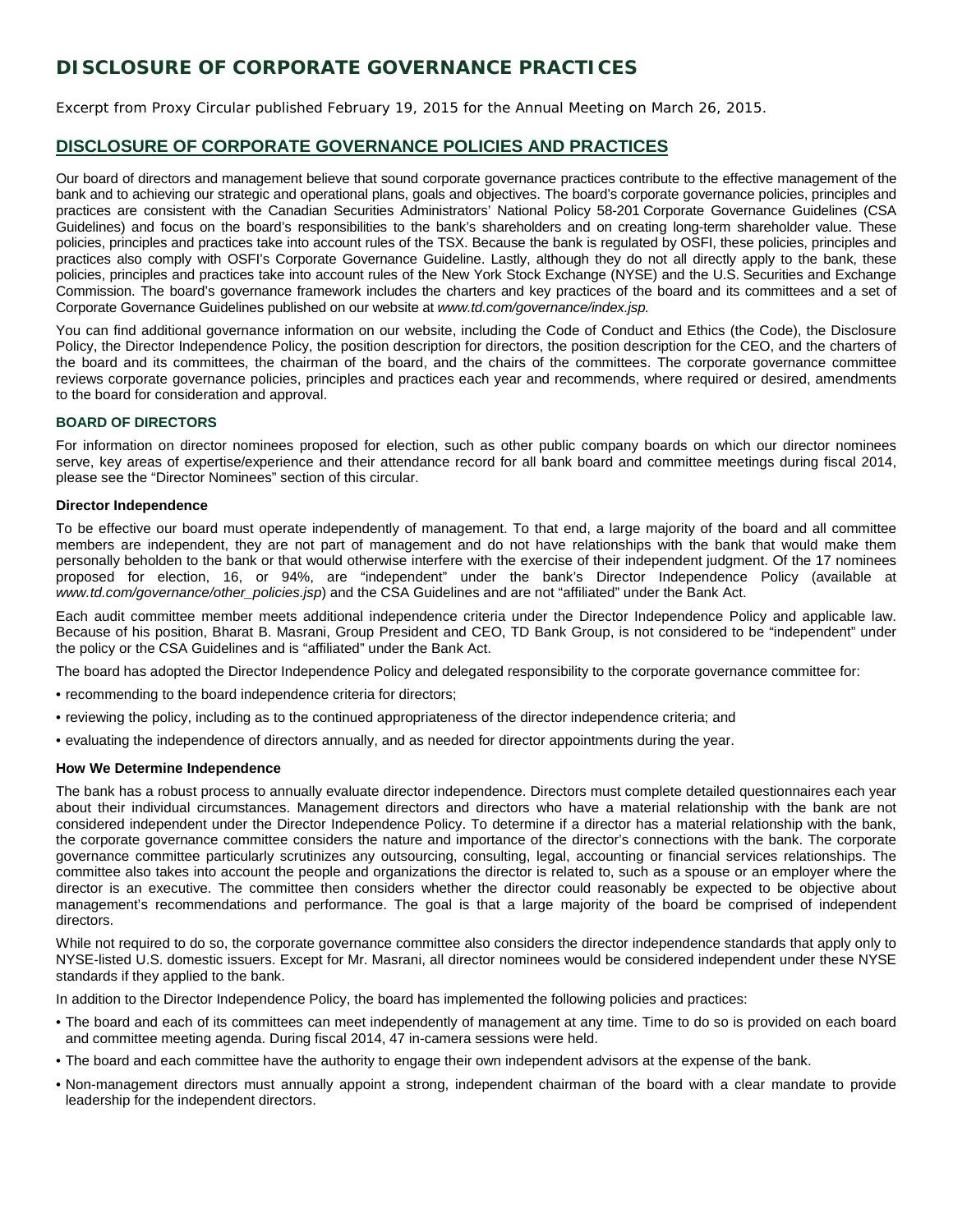• The non-management directors must acquire, within five years of first being elected or appointed to the board, equity ownership in the bank with a value equivalent to at least six times their respective annual cash retainers.

Board members are expected to understand that independence also means preparing for meetings, understanding the issues, strength of character, integrity and an inquiring mind.

## **Board Interlocks**

Although the board does not set a formal limit on the number of interlocking board and committee memberships that directors may have, the corporate governance committee reviews any interlocks as part of its annual evaluation of director independence. There are no interlocking board memberships among our directors.

## **Chairman of the Board**

The chairman of the board is Brian M. Levitt. Mr. Levitt has been the chairman since January 1, 2011. For more information on Mr. Levitt, please see the "Director Nominees" section of this circular or our website at *www.td.com/governance/chair.jsp*.

The chairman of the board's role is to facilitate the functioning of the board independently of management and to maintain and enhance the quality of our corporate governance. The chairman's key responsibilities are set out in the charter of the chairman of the board, which is available on our website at *www.td.com/governance/charters.jsp.* The chairman must be independent and is appointed on an annual basis by the non-management directors of the board. The chairman is responsible for chairing every meeting of the board (including the in-camera sessions) and the annual meeting of shareholders. The chairman of the board is also the chair of the corporate governance committee and serves as a member of the HRC. In fulfilling his responsibilities in 2014, the chairman regularly met with other directors and senior management to monitor the health of relationships between the board and senior management and among directors, and the implementation of the CEO succession plan. Consistent with industry practice, the chairman maintains a channel of open communication with the bank's regulators, independent of management, to engender trust and confidence in the quality of the board's governance and oversight of the bank. In 2014, the chairman met, both alone and with the committee chairs, 12 times with representatives of the bank's regulators. The chairman's and committee chairs' involvement in these meetings includes preparation as well as attendance and spans all of the bank's various businesses and the jurisdictions in which they are carried out.

## **Shareholders' Meetings**

The chairman of the board is responsible for chairing and is available to answer questions at our annual shareholders' meetings. Directors are expected to attend annual shareholders' meetings. Last year, all of the director nominees then standing for election attended the annual shareholders' meeting in Calgary.

## **BOARD MANDATE**

The board is responsible for enhancing the bank's long-term value for our shareholders.

Our employees and officers execute the bank's strategy under the direction of the CEO and the oversight of the board. Shareholders elect the board to oversee management and assure that the long-term interests of shareholders are advanced responsibly. This includes addressing, where appropriate, the concerns of the bank's other stakeholders and interested parties, including our employees, customers, regulators, communities and the public. The board's responsibilities are set out in its charter and include the following:

- Supervision of the management of the business and affairs of the bank.
- Disclosure of reliable and timely information to shareholders shareholders depend on the board to get them the right information.
- Approval of our strategy and major policy decisions the board must understand and approve where we are going, be kept current on our progress towards those objectives and be part of and approve any major decisions.
- Approval of our risk appetite statement the board must be satisfied that there is a framework in place so that the bank only takes risks in accordance with its risk appetite and that a risk appetite statement is in place to inform and assess performance relative to its risk appetite.
- Evaluation, compensation and succession for key management roles the board must be satisfied that we have the right people in the key roles, that they are monitored and evaluated by the board, and that they are appropriately compensated to encourage the bank's long-term success.
- Oversight of the management of capital, liquidity, risks and the implementation of internal controls the board must be satisfied that policies are in place so that the bank has sufficient capital and liquidity, that the assets of the bank are protected, and that the bank's risk culture, compensation policies and practices and control functions are such that the bank is operated within the confines of its board-approved risk appetite.
- Effective board governance to excel in their duties, the directors need to function properly as a board (i.e., have strong members with the right skills and the right information).

The board's charter is incorporated by reference into this circular and has been filed with securities regulators on SEDAR at *www.sedar.com* and on EDGAR at *www.sec.gov* and is available on our website at *www.td.com/governance/charters.jsp*. In addition, shareholders may promptly obtain a free copy of the board's charter by contacting TD Shareholder Relations (contact information is provided on page 72 of this circular).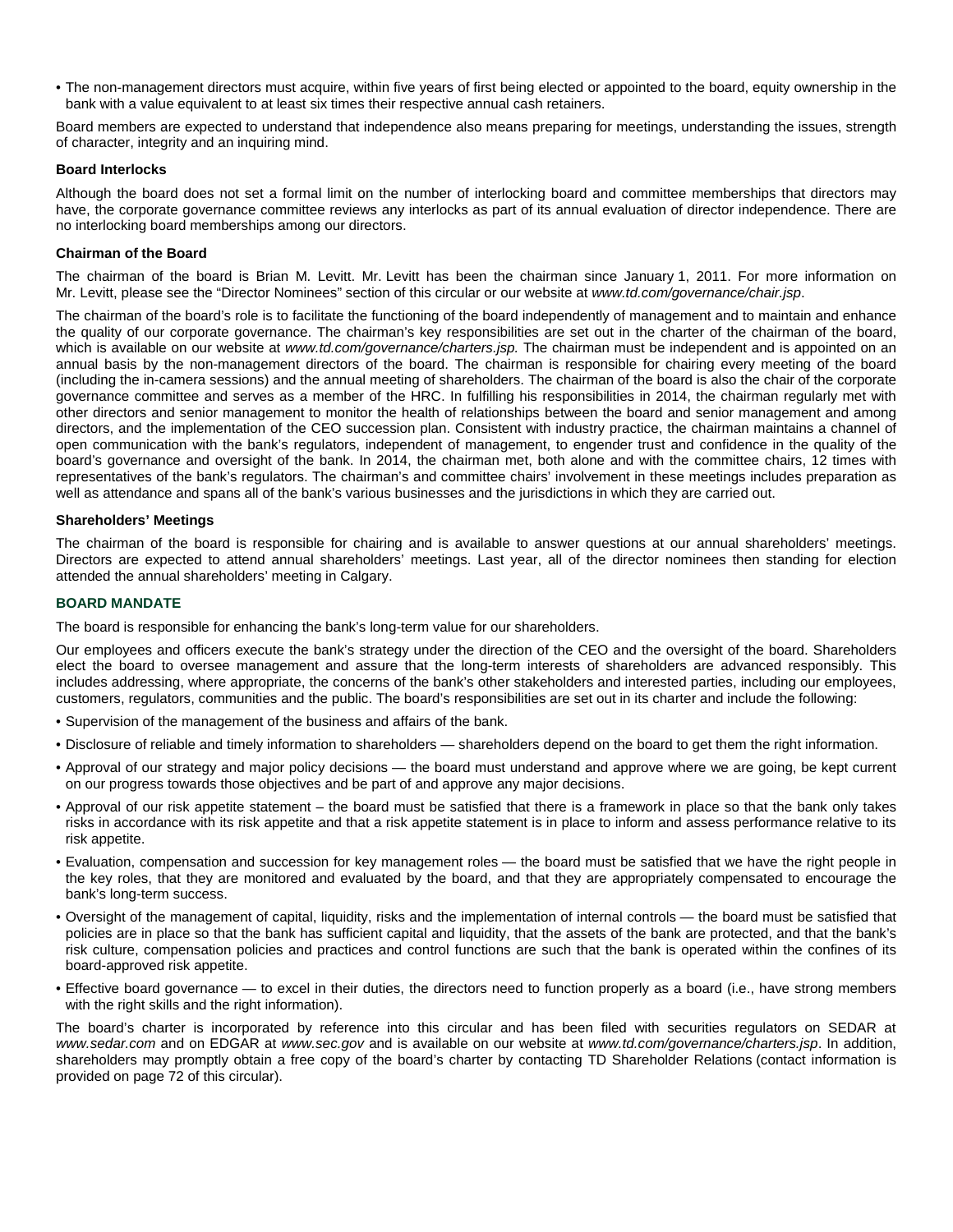The Bank Act requires certain important matters to be brought before the board. The board has also reserved certain other key decisions to itself. Under its charter, the board has an obligation to oversee the sufficiency of the checks and balances on management. The board has also put in place formal policies for approving material business acquisitions, investments and divestitures and for approving major outsourcing projects. In addition, the board has complete authority over the approval of certain other transactions out of the ordinary course of business and for approving the bank's financial statements prior to release to shareholders.

## **Strategic Planning**

The board is responsible for overseeing the execution and fulfillment of our strategy and fundamental goals. This oversight includes reviewing and approving all major strategy and policy recommendations including the bank's annual strategic plan, annual financial plan (including the capital and liquidity plans), and specific requests for major capital expenditures. The board assesses the bank's major opportunities and the risk impact of such strategic decisions being contemplated, including considering whether they are within the board-approved enterprise risk appetite established for the bank and its individual business units. The board also oversees the strategic planning process, the implementation of strategic plans, and monitors performance against such plans. In addition to reviewing and discussing the bank's strategy at regular board meetings, the board annually participates in a two-day strategy session.

#### **Risk Management**

The board is responsible for overseeing the bank's risk culture and overseeing that appropriate policies and procedures are in place to protect the assets of the bank and assure its viable future. The board is also responsible for overseeing the identification and monitoring of the principal risks affecting the bank's business, and satisfying itself that appropriate policies, procedures and practices are in place for the effective and independent management of these risks under the bank's enterprise risk framework. The board is aided in this responsibility by the risk committee which, among other responsibilities, reviews and recommends, for approval by the full board, the bank's risk appetite statement and related measures and satisfies itself that a sound risk management framework is implemented to manage the bank's key risks. In addition, the risk committee has been delegated authority to oversee the bank's crisis management recovery and resolution plans as required by applicable regulatory requirements. See the "Managing Risk" section of the bank's 2014 MD&A for a list of the major risk types identified and the structures and processes in place to manage them.

## **Capital Management**

The board oversees the bank's capital adequacy and management including by annually reviewing and approving the Global Capital Management Policy and the capital limits and thresholds therein. As part of this responsibility, the board is also responsible for declaring dividends and approving the issuances, redemptions or repurchases of all capital, if appropriate and permitted by applicable law regulations.

## **Corporate Responsibility**

The corporate governance committee reviews and assesses the bank's corporate responsibility strategy and reporting. For a description of our approach to corporate responsibility, read our most recent Corporate Responsibility Report, which is available on our website at *www.td.com/corporateresponsibility*.

#### **Succession Planning**

The board and the HRC are responsible for succession planning for the senior leadership of the bank and for overseeing the bank's talent management strategy. This includes identifying potential succession candidates for the role of CEO, satisfying themselves that the senior leadership team is identifying potential succession candidates for other key executive roles, and monitoring development plans for those identified, as well as fostering management depth by rigorously assessing candidates for other senior positions.

#### **Communication Policy**

The corporate governance committee's responsibilities include satisfying itself that we communicate effectively, both proactively and responsively, with our shareholders, as well as the bank's other stakeholders and interested parties, including our employees, customers, regulators, communities and the public. Our commitment to providing timely, accurate and balanced disclosure of all material information to a broad audience is laid out in our Disclosure Policy. The corporate governance committee annually reviews this policy and receives a report from management, including members of the disclosure committee, on the Disclosure Policy, the design and operation of related disclosure controls, and procedures and any disclosure issues that may have arisen in the past year. A copy of the policy is available on our website at *www.td.com/governance/other\_policies.jsp.* 

The board or a committee of the board oversees communications with shareholders and other stakeholders and interested parties. This includes reviewing and/or approving key disclosure documents such as the quarterly and annual financial statements, the annual report, the annual information form, and the management proxy circular. The corporate governance committee receives an annual report on shareholder feedback on an enterprise-wide basis from management, with a primary focus on retail shareholders.

#### **Measures for Receiving Stakeholder Feedback**

Shareholders may provide feedback to the bank through a number of avenues, including via email, telephone, mail and at events (such as the annual shareholders' meeting and investor events involving TD Investor Relations). The bank also receives feedback through meetings with shareholders, including with those shareholders that are interested in the bank's approach to executive compensation and corporate social responsibility. Shareholders may communicate directly with our independent directors through the chairman of the board and they may contact TD Shareholders Relations (contact details for the chairman and for TD Shareholders Relations are<br>provided on page 72 of this circular). For additional information, please visit the bank's websit For additional information, *www.td.com/investor-relations/ir-homepage/contact.jsp*.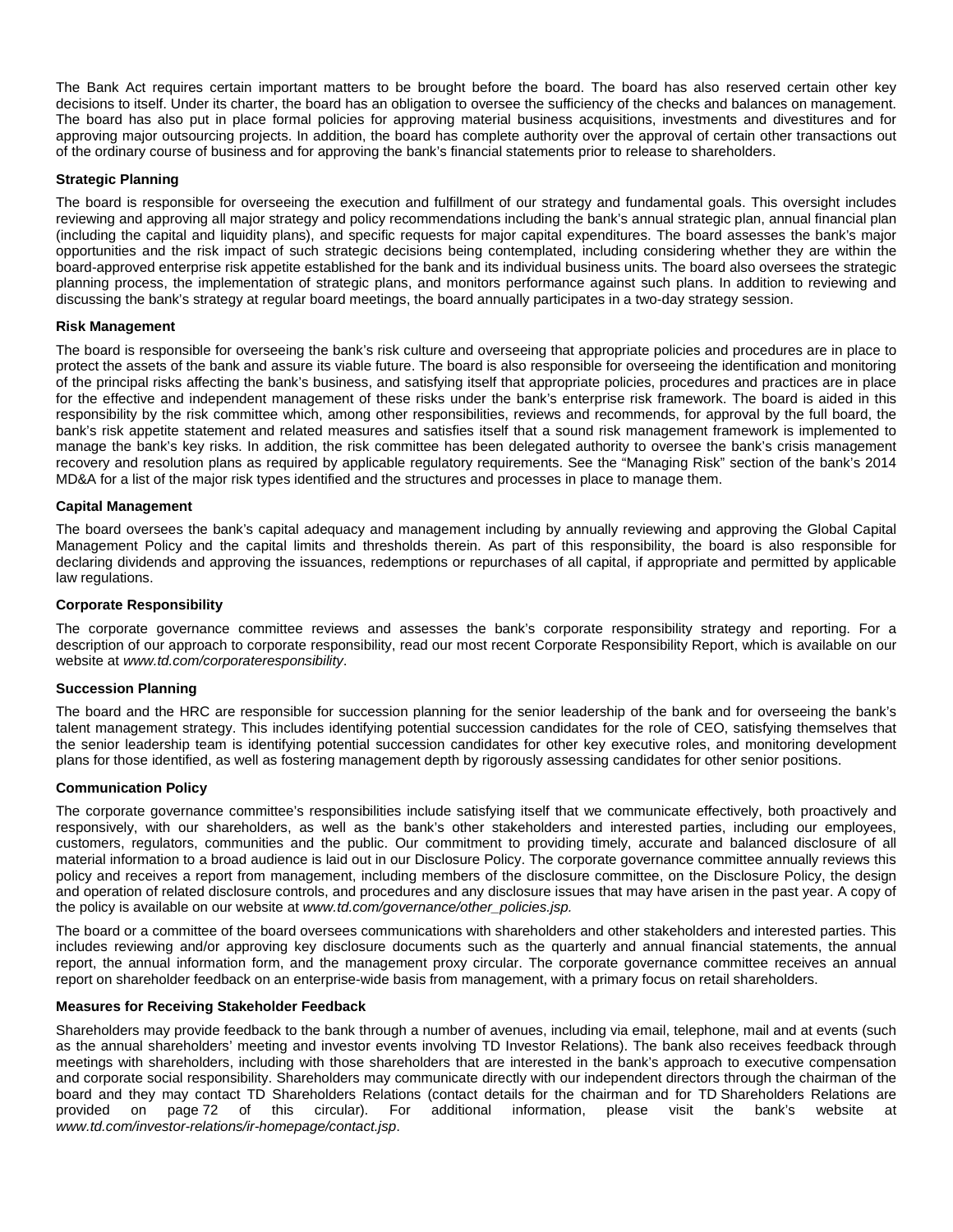Each year, shareholders have the opportunity to vote for or against a non-binding, advisory resolution on the bank's approach to executive compensation disclosed in the "Report of the Human Resources Committee" and "Approach to Compensation" sections of this circular. As this is an advisory vote, the resolution is non-binding. However, the HRC and the board are committed to proactive, open and responsive communications with shareholders and consider feedback received from shareholders in the course of regular communications as part of the board's ongoing review of executive compensation policies, procedures and decisions.

In addition, the bank's whistleblower program provides an open and effective communication channel for employees and members of the public worldwide to report complaints regarding accounting, internal accounting controls or auditing matters and other ethical, legal or regulatory matters. The whistleblower program strives to ensure that individuals feel comfortable and secure and have no fear of reprisal when reporting complaints, in good faith, which they reasonably believe to be valid. The bank accepts anonymous reports except where they are prohibited by law. The audit committee monitors reports regarding accounting, internal accounting controls and auditing matters. A description of the program is available on our website at *www.td.com/governance/whistleblower.jsp*.

Management and the corporate governance committee also carefully consider shareholder proposals as well as feedback and communications from recognized governance groups in Canada and provide regular opportunities for shareholders to communicate with management and the board. All of these inputs help the board understand how we are doing and guide future governance innovations.

## **Internal Controls**

The board is responsible for overseeing, and monitoring the integrity and effectiveness of, the bank's internal controls and management information systems. The board is also responsible for overseeing adherence to applicable legal, audit, compliance, regulatory, accounting and reporting requirements. Through this process the board must satisfy itself that the bank's financial reporting and financial control systems are operating appropriately. Management's report on internal control over financial reporting and related information is available under the heading "Accounting Standards and Policies — Controls and Procedures" in the bank's 2014 MD&A.

## **Developing the Bank's Approach to Corporate Governance**

The board believes the bank's success is based on a culture of integrity which starts with the principle of the "tone at the top". As set out in its charter, the board is responsible for setting the tone for the risk, integrity and compliance culture throughout the bank. The board expects the highest level of personal and professional integrity from our CEO, other executive officers and all employees. The board also monitors the effectiveness of our corporate governance practices and approves any necessary or desired changes. The corporate governance committee keeps abreast of the latest regulatory requirements, trends and guidance in corporate governance and updates the board on corporate governance issues, as necessary. The bank's governance framework is based on Corporate Governance Guidelines recommended by the corporate governance committee together with the charters and key practices of the board and its committees.

## **POSITION DESCRIPTIONS**

The corporate governance committee annually reviews the board-approved written position description for directors and charters for the chairman of the board and for the chairs of the board committees that the board has approved, and recommends amendments if required. These documents are available on our website at *www.td.com/governance/charters.jsp.* The HRC has developed a written position description for the CEO which it reviews and approves annually. In addition, the HRC reviews mandates for all senior leadership roles (rank of or equivalent to group head or higher and other key positions as determined from time to time).

#### **ORIENTATION AND CONTINUING EDUCATION**

#### **Orientation**

The corporate governance committee oversees the implementation and monitors the effectiveness of an orientation program for new directors. Our program is comprised of four components: orientation reference materials; education sessions; meeting with the relevant committee chair(s); and assignment of a "buddy" director, each as described below.

Each new director receives a manual of director's orientation reference materials that is tailored to the individual director's needs and areas of interest, taking into consideration which committee(s) the director is joining. Director orientation reference materials include, among other things:

- our key corporate governance and public disclosure documents, including our Corporate Governance Guidelines and board and committee charters;
- information regarding the evaluation process for the board and its chairman, its committees and their chairs, and individual directors;
- minutes for the previous year's board meetings;
- minutes for the previous year's committee meetings for the committee(s) which the director is joining;
- important policies and procedures for the bank, including our Disclosure Policy and Code of Conduct and Ethics; and
- organizational charts and other business orientation materials, including financial statements and regulatory information.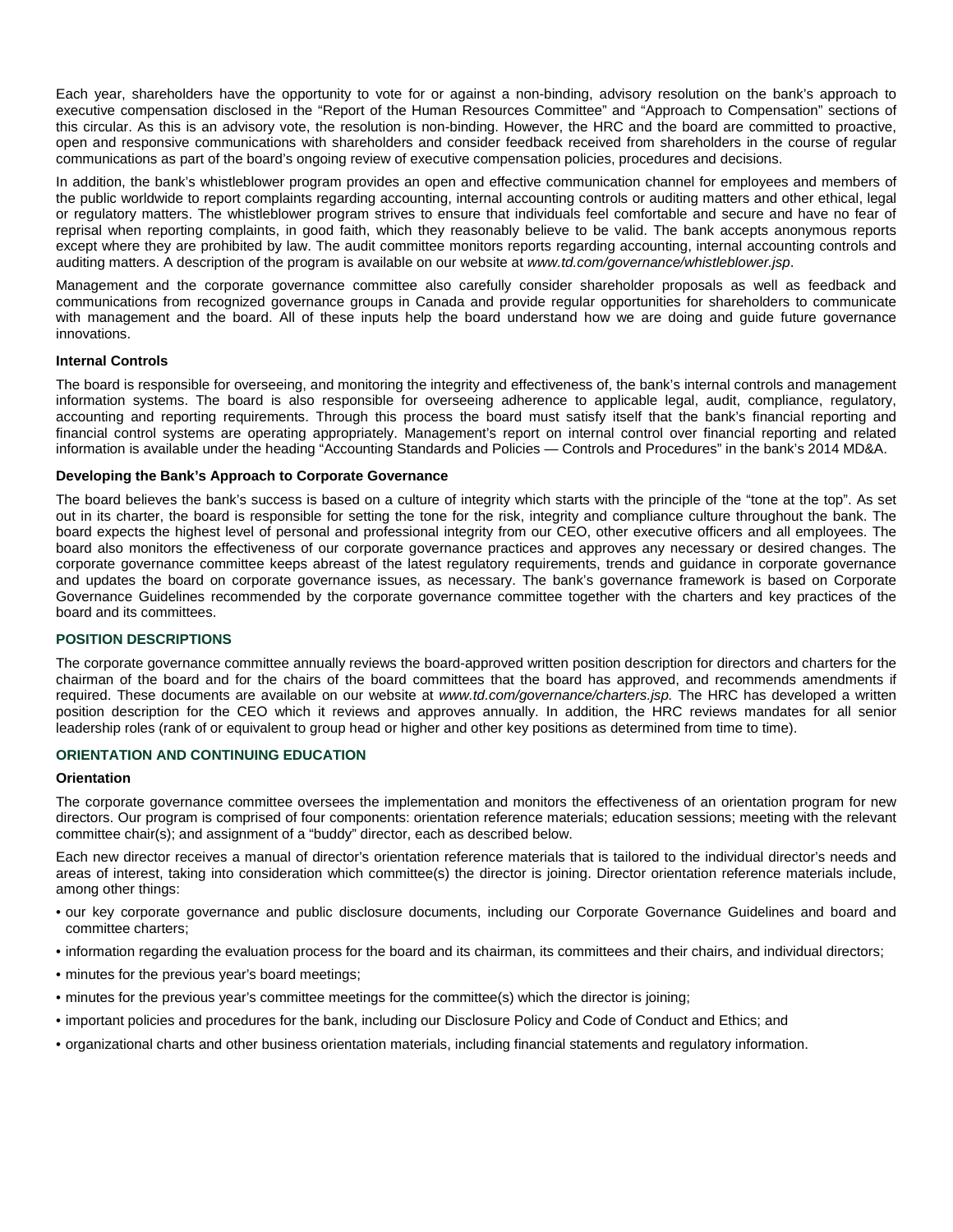At the comprehensive education sessions, the CEO and other members of the executive management team present and answer questions on how the bank is managed, our business and control functions, strategic direction, capital management, finance, human resources, information technology, regulatory environment, directors' responsibilities, and the significant issues and key risks we face. The program also includes a meeting of new directors with the CEO and the chairman of the board. Committee chairs also meet with any new director appointed to serve on the committee as part of his or her overall orientation session. New directors are also offered an opportunity to visit various sites (e.g., retail branch, operations centre, trading floor).

In addition, new directors are assigned a "buddy" director for the director's first few meetings to answer questions and provide contextual information to better understand materials, presentations and processes.

## **Continuing Education**

The corporate governance committee oversees continuing education for directors and is a resource for ongoing education about directors' duties and responsibilities. It satisfies itself that prospective candidates fully understand the role of the board and its committees and the contribution expected of individual directors. Presentations are regularly made to the board on different aspects of our operations, and periodically on topical areas, to assist directors in fulfilling their responsibilities. In addition to training and education for the full board, there is specialized training for committees as required or desirable. These educational presentations are made by management and in some cases by external presenters.

As part of their continuing education, directors participate in in-depth sessions or "deep dives" as well as an annual two-day strategy session on different business, economic, enterprise and regulatory topics. Each deep dive includes an element of general education as context for the discussions (e.g., the industry, competitors, trends, and risks/opportunities). In addition, directors in their second year of service are also invited to attend new director orientation sessions at their option.

Directors have access to management to enable them to better understand and keep up-to-date with the bank's businesses and for any other purposes that may help them fulfill their responsibilities. Directors have other opportunities, outside of bank-scheduled education sessions, to meet additional members of senior management through participation in board – executive vice president interaction sessions which are informal events for directors to get to know the bank's next generation of talent and their businesses.

As well, directors are canvassed on specific topics, trends or best practices relevant to the board as a whole or to a specific committee that they would like to learn more about. Examples of topics covered in fiscal 2014 are included in the chart below. It is the expectation that all non-management board members receive sufficient continuing education to be effective in their roles.

Directors also receive periodic reports summarizing significant regulatory developments and corporate governance matters of general interest. All directors have also been enrolled as members in the Institute of Corporate Directors (ICD), giving them access to ICD publications and events to enhance their knowledge of directors' responsibilities and current governance trends. In addition, directors are provided with information regarding relevant external sessions. The bank reimburses directors' expenses for outside education sessions which they are encouraged to attend.

The following chart summarizes the number of continuing education sessions held in fiscal 2014 and gives examples of topics to illustrate their nature.

| <b>Participant</b>        | <b>Total</b><br><b>Sessions</b> |                                                                                                                            | <b>Examples of Sessions Held</b>                                                                                             |
|---------------------------|---------------------------------|----------------------------------------------------------------------------------------------------------------------------|------------------------------------------------------------------------------------------------------------------------------|
| <b>Board of Directors</b> | 26                              | • Consumer Digital Banking Strategy<br>• Wealth Management Strategy<br>• Customer Experience                               | • Interest Rate Environment and Balance Sheet<br>Management<br>• Organic Growth Opportunities<br>• Technology Transformation |
| Audit Committee           | 10                              | New and Emerging Anti-Money<br>Laundering Methods<br>• Accounting for Credit Cards<br>• External Audit Quality Initiatives | Canadian, U.S. and UK Consumer Compliance<br>• General Allowance Process Review                                              |
| <b>Risk Committee</b>     | 9                               | • Central Clearing Parties<br>• New Basel III Liquidity Rules<br>• General Allowance Process Review                        | • Emerging Risk<br>• New Business and Product Approval Policy Case<br>Study                                                  |
| Human Resources Committee | 4                               | <b>Market Compensation Trends</b>                                                                                          | Updates on the Impact of Regulatory Changes on<br>Compensation                                                               |

**Note:** There were two joint sessions of the audit committee and risk committee.

## **ETHICAL BUSINESS CONDUCT**

As a responsible business enterprise and corporate citizen, we are committed to conducting our affairs to the highest standards of ethics, integrity, honesty, fairness, and professionalism at all times. While reaching our business goals is critical to our success, equally important is the way we achieve them. There are a number of policies and procedures in place, including the Code and the Anti-Bribery and Anti-Corruption Policy, which encourage and promote a culture of ethical business conduct at the bank.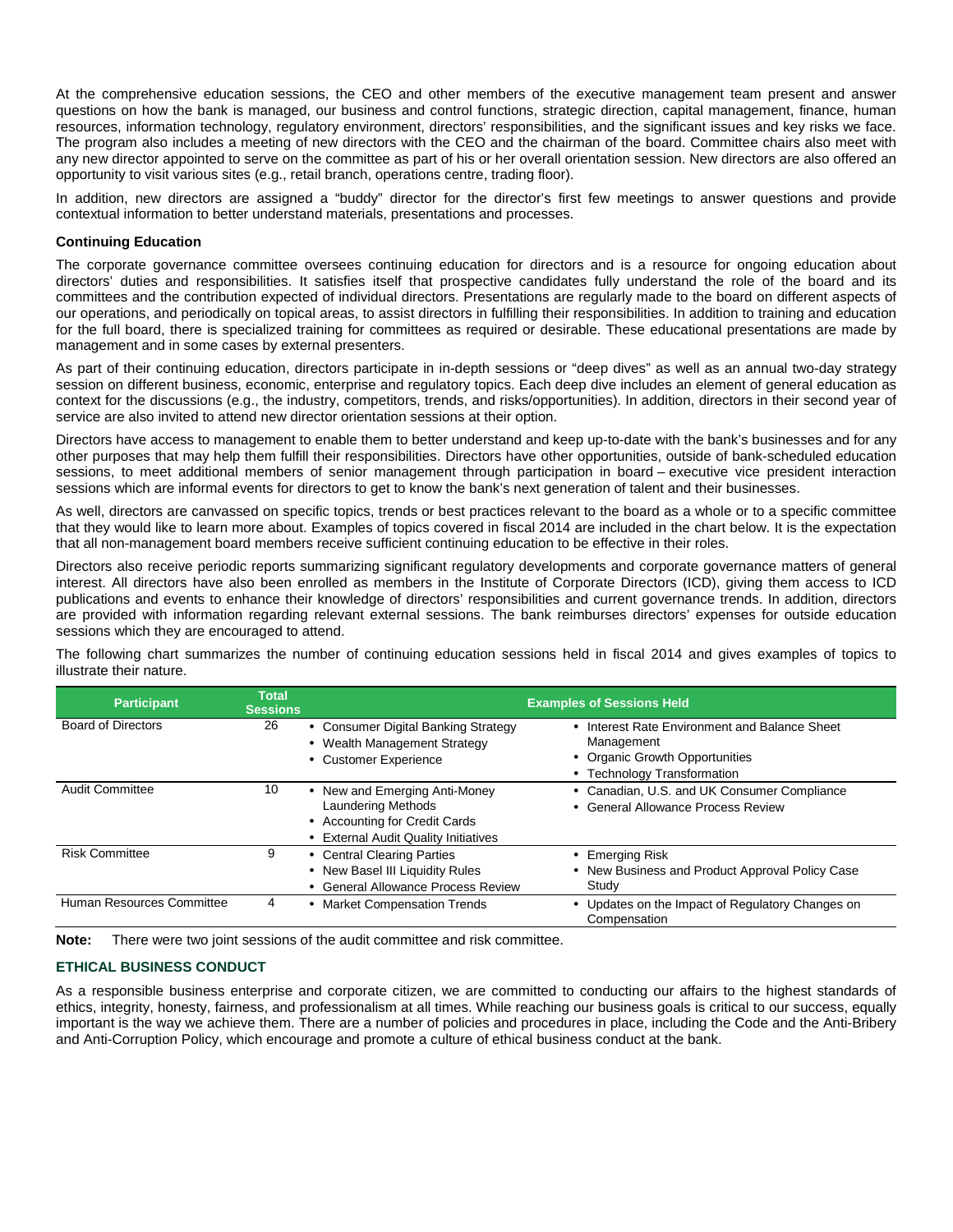The board and its committees oversee the culture of integrity or "tone at the top" established throughout the bank, including compliance with our policies and procedures for ethical personal and business conduct. The corporate governance committee receives a periodic report from management discussing the various policies and structures that support this important oversight function.

## **Code of Conduct and Ethics**

Our Code applies at all levels of the organization, from major decisions made by the board, to day-to-day business transactions. The Code has been filed with securities regulators on SEDAR at *www.sedar.com* and on EDGAR at *www.sec.gov*. Any shareholder may obtain a copy of the Code from our website at *www.td.com/document/PDF/governance/td-governance-code-ethics.pdf* or by contacting TD Shareholder Relations via the contact details on page 72 of this circular.

The Code establishes the standards that govern the way directors and employees deal with each other, our shareholders, customers, governments, regulators, suppliers, competitors and the media and the public at large. Within this framework, directors and employees are expected to exercise good judgment and be accountable for their actions. Compliance with the Code is part of the terms and conditions of employment of every employee with the bank. All directors and employees are required to review and attest to compliance with the Code annually.

The corporate governance committee annually reviews the Code and the audit committee oversees monitoring compliance with the Code, including approving, where appropriate, any waiver from the Code to be granted for the benefit of any director or executive officer of the bank. In fiscal 2014, there were no such waivers sought or granted. Compliance with the Code is monitored by management on an ongoing basis and material issues arising under the Code are reported to the audit committee by the Human Resources Department. An annual report is submitted by the Head of Human Resources to the audit committee on the attestation process confirming compliance with the Code. Employees have a responsibility to report violations immediately to TD and various internal contacts are outlined in the Code under "Reporting Violations". Employees who may be uncomfortable using these internal channels can report possible violations through the TD Whistleblower Hotline as described under "Measures for Receiving Stakeholder Feedback" above in this Schedule B. The audit committee is responsible for overseeing that concerns or complaints relating to accounting, internal accounting controls or auditing matters are resolved in a satisfactory manner.

## **Insider Trading Policies**

Safeguards are in place to monitor personal trading of executive officers and other officers and employees in key positions for insider trading. This monitoring is conducted by trained and experienced compliance officers who have access to records of the bank trading accounts in which these individuals hold securities. All officers and employees covered by the bank's insider trading policies are required to disclose trading accounts to the bank and ensure that such accounts are maintained in-house. In addition, covered officers and employees (including the named executive officers listed in the Summary Compensation Table under the "2014 Performance and Compensation" section of this circular) are required to pre-clear any securities trade with the Compliance department. Trading in bank securities is restricted during "closed window periods" which span the period when our financial results are being compiled but have not yet been released to the public. Reporting insiders, as required by law, must file insider reports via the internet-based System for Electronic Disclosure by Insiders. Current named executive officers must also pre-disclose to the public, by way of a press release, any intention to trade in our common shares, including the exercise of stock options, not less than five business days in advance of the date of the transaction. Current named executive officers must also disclose to the public the establishment of an automatic disposition plan covering common shares and stock options.

#### **Director Conflict of Interest**

Directors may not be eligible to stand for election if they have a potential or actual conflict of interest that is incompatible with service as a director. Directors have an ongoing obligation to provide the bank with complete information on all entities in which they have a material interest so that any conflicts they may have regarding these entities can be identified. In addition, directors complete an annual questionnaire that includes questions on material interests with the bank.

It is the responsibility of each director to submit a report to the corporate governance committee whenever there is a potential or actual conflict of interest between him or her and the bank, and the committee may require additional information from that director where it deems appropriate. The committee will determine an appropriate course of action for the director, always with a view to the best interests of the bank. Where a director's conflict of interest is manageable (for example, by the director being absent for certain deliberations of the board), the director may be eligible for election and the corporate governance committee will monitor the conflict. Should a conflict become incompatible with service as a director, the director must offer his or her resignation.

#### **BOARD COMPOSITION AND NOMINATION OF DIRECTORS**

The board is required to have a minimum of 12 directors. The exact size of the board is set by directors' resolution prior to each annual shareholders' meeting on the recommendation of the corporate governance committee. The board size may be changed by the board from time to time between annual shareholders' meetings. In considering board size, the board balances the competing goals of keeping the board to a size which facilitates effective discussions while at the same time offering adequate representation to meet the experience requirements of board and committee work in the context of the bank's business and operating environment.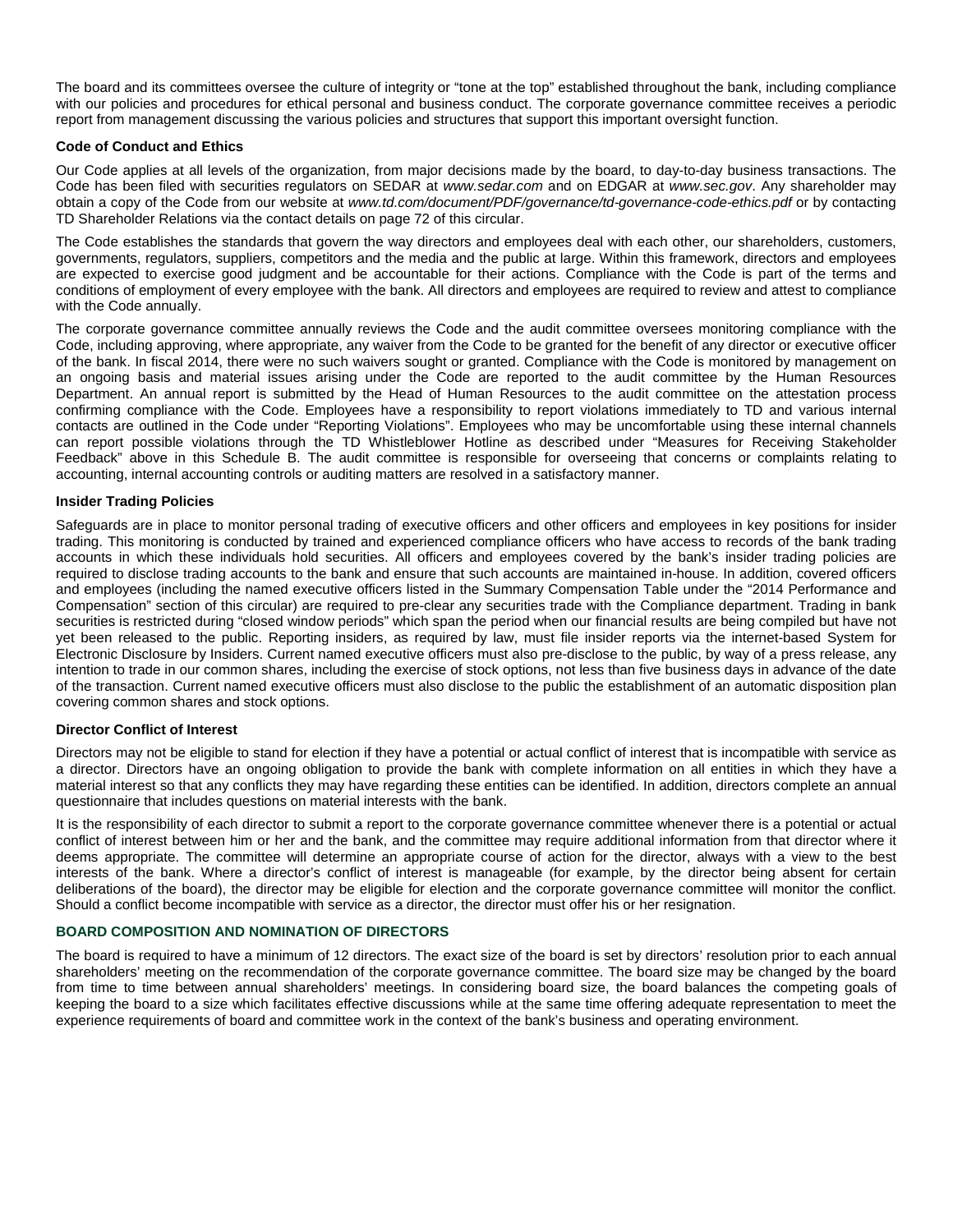The corporate governance committee recommends to the board criteria for composition of the board, annually assesses the overall composition of the board by considering the competencies and personal attributes the board needs to fulfill its wide-ranging responsibilities, and identifies individuals qualified to become director nominees. In so doing, it invites suggestions from other directors and management, and it may engage independent consultants to help in these tasks. The chair leads the process and the CEO is included with a number of directors in the interview process. The bank maintains an evergreen list of potential director candidates. The corporate governance committee regularly considers potential candidates even when the board does not have an immediate vacancy.

Upon the recommendation of the corporate governance committee, the board annually recommends the director nominees to shareholders, who may vote on each new director nominee at the annual shareholders' meeting. The nominees identified in the "Director Nominees" section of this circular were recommended to the board by the corporate governance committee.

## **Competencies and Skills/Experience Matrix**

The corporate governance committee seeks candidates to fill any gaps in the competencies of the board, while also considering candidate personal attributes and perspectives. The board is committed to selecting candidates who will be able to satisfactorily represent the bank in the places the bank carries on business, both domestically and internationally. The board is composed of members with a broad spectrum of skills, educational backgrounds, experience and expertise from a range of industry sectors that reflect the nature and scope of the bank's business. With a view to recruiting needs, the corporate governance committee uses a skills/experience matrix as a tool to identify any gaps in the competencies considered most relevant to the board, taking into consideration the bank's strategy, opportunities, risk profile and overall operations, as set out below:

- Senior Executive/Strategic Leadership
- Financial Services
- **Governance**
- Government/Public Affairs

• Risk Management

**Insurance** 

- Talent Management & Executive Compensation
- Audit/Accounting
- Capital Markets/Treasury
- Legal/Regulatory
- Marketing/Brand Awareness

• Corporate Responsibility

- **Technology**
- Other Board Experience

Directors annually self-assess their skills and experiences against the above-listed competencies. The corporate governance committee reviews the matrix annually to confirm that it continues to reflect the most relevant skill and experience competencies. Key areas of expertise/experience for each director nominee are listed in the charts under the "Director Nominees" section of this circular.

#### **Diversity Policy**

The bank is committed to diversity and inclusion at all levels in the workplace and on the board. This includes a commitment to ensuring there are no systemic barriers or biases in the bank's policies, procedures and practices. The bank believes that supporting a diverse workplace is a business imperative that helps the bank and its board attract and retain the brightest and most talented individuals.

As provided in our Corporate Governance Guidelines, the corporate governance committee considers diversity (including gender, as well as age, geography, members of minority groups, aboriginal heritage, and persons with disabilities) when reviewing qualified candidates for recommendation for appointment or election to the board. The committee regularly considers board composition and anticipated board vacancies in light of its stated objectives and policies. It also completes a self-assessment measuring, among other things, how it has performed against its objectives.

When identifying candidates for executive officer positions that comprise our senior executive team (SET), the bank takes a similar approach, considering both competencies and personal attributes, including diversity, to build the strongest leadership team for the enterprise.

The bank sets three year goals for representation of women and other groups at the bank's senior management levels. Each business within the bank monitors its respective progress against these diversity objectives on a quarterly basis. In 2014, the bank met its goal to have at least 35% of vice president and above roles in Canada filled by women. To achieve these results, the bank invests significant resources in diversity and talent initiatives to support the development and advancement of our current and future women leaders.

Specific targets or quotas for gender or other diversity representation have not been adopted for the SET or for the board due to the small size of these groups and the need to consider a balance of criteria in each individual appointment. It is important that each appointment to the board and to SET be made, and be perceived as being made, on the merits of the individual and the needs of the bank at the relevant time. In addition, targets or quotas based on specific criteria could limit the board's ability to ensure that the overall composition of the board and the SET meets the needs of the bank and our shareholders. Targets and quotas are also unnecessary to promote gender diversity on the board and in executive officer positions in light of the bank's demonstrated leadership and the effectiveness of our diversity policy: 35% (6 of 17) of our director nominees are women, and 30% (3 of 10) of our SET are women.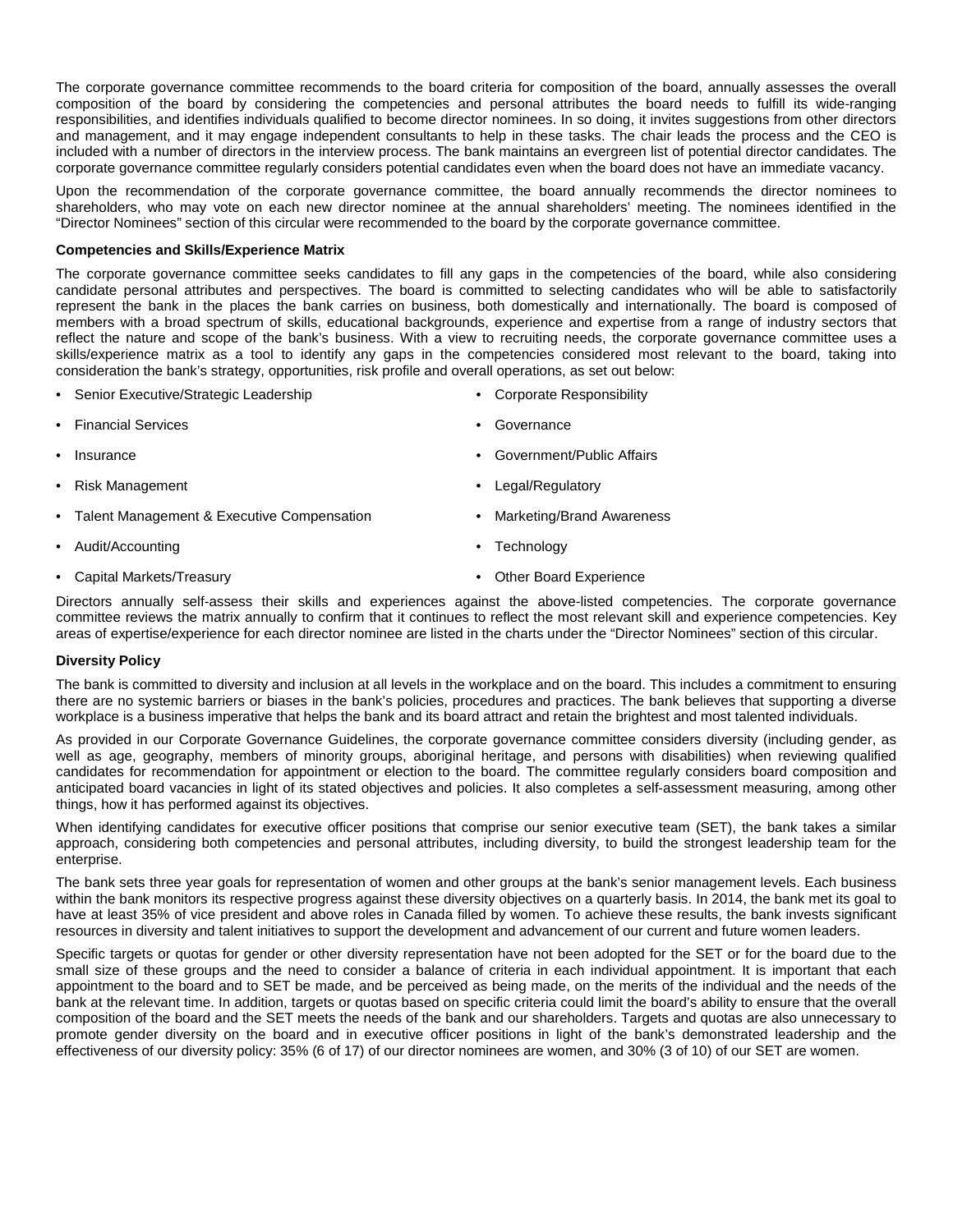## **Other Considerations**

The composition of the board must meet Bank Act residence and affiliation requirements and all directors must meet the qualifications for directors set out in the Position Description for Directors (available at *www.td.com/governance/charters.jsp*). This includes meeting the highest ethical and fiduciary standards as well as having sound judgment, knowledge of and inquisitiveness about the issues facing the bank, and a commitment to the board and the bank. Non-management directors are expected to meet the standards for independence from management established pursuant to the Director Independence Policy.

The corporate governance committee also considers whether each new nominee can devote sufficient time and resources to his or her duties as a board member. Directors must be committed to diligent attendance at board and committee meetings, and to full preparation for and participation in such meetings. If a director attends fewer than 75% of board and committee meetings during the fiscal year, the corporate governance committee will inquire into the situation and take steps to work with the director to improve attendance. Attendance is also taken into consideration in the nomination process. While the corporate governance committee does not restrict the number of public company boards that a director may serve on, each director must devote sufficient time to carrying out his or her duties effectively. Each director also commits to serve on the board for an extended period of time, if elected (see "Retirement Age and Term Limits" below). No member of the audit committee may serve on more than three public company audit committees without the consent of the corporate governance committee and the board. No such consents have been required for any director nominee standing for election at the meeting.

## **Election of Directors and Majority Voting Policy**

If a director nominee in an uncontested election receives, from the common shares voted at the meeting in person or by proxy, a greater number of shares withheld than shares voted in favour of his or her election (i.e., the nominee is not elected by at least a majority of 50% + 1 vote), he or she must immediately tender his or her resignation to the chairman of the board. The corporate governance committee and the board will expeditiously consider the director's offer to resign. The board will accept the resignation offer unless there are exceptional circumstances, and the resignation will take effect as soon as the board accepts it. The board must make its final determination within 90 days of the relevant shareholders' meeting and promptly announce that decision (including, if applicable, the reasons for rejecting the resignation) through a news release. Any director who tenders his or her resignation pursuant to the bank's majority voting policy will not participate in any deliberations on the resignation offer by the corporate governance committee or board. In the event any director fails to tender his or her resignation in accordance with the majority voting policy, the board will not re-nominate the director. The board is not limited in any action it may take if a director's resignation is accepted, including appointing a new director to fill the vacancy. The majority voting policy does not apply to a contested election of directors; that is, where the number of nominees exceeds the number of directors to be elected.

## **Retirement Age and Term Limits**

The board strives to be constituted to achieve a balance between experience, on the one hand, and the need for renewal and fresh perspectives, on the other. The Corporate Governance Guidelines provide that no director will serve beyond the annual meeting following his or her 75th birthday. Subject to the preceding, as well as receiving solid annual performance assessments and being annually re-elected by shareholders (i) new director nominees are expected to serve up to a maximum term of 10 years of service, and (ii) non-management directors as of September 23, 2004 are expected to serve a term ending on the annual shareholders' meeting following September 23, 2014; in each case, on the recommendation of the corporate governance committee, the board may extend the term of a director for up to five additional years following that date. In exceptional circumstances, on the recommendation of the corporate governance committee, the board may extend the maximum 15-year term of a director for up to five additional years. Pursuant to the Bank Act, the CEO of the bank is required to serve on the board for so long as he or she holds such office.

## **COMPENSATION GOVERNANCE**

#### **Director Compensation**

The corporate governance committee reviews director compensation to satisfy itself that it is competitive in the marketplace and aligns directors' and shareholders' interests. The board determines the adequacy and form of director compensation based on the corporate governance committee's recommendation. Further information on director compensation can be found in the "Director Compensation" section of this circular.

#### **Executive Compensation**

The HRC oversees our executive compensation program. The objective of the bank's compensation strategy is to attract, retain and motivate high performing executives to create sustainable value for shareholders over the long term. To achieve this objective, the executive compensation program is designed based on the principles outlined below and described more fully in the "Approach to Compensation" section of this circular:

- align with the bank's business and talent strategy
- effective risk management
- align to shareholder interests
- good corporate governance
- pay for performance
- pay competitively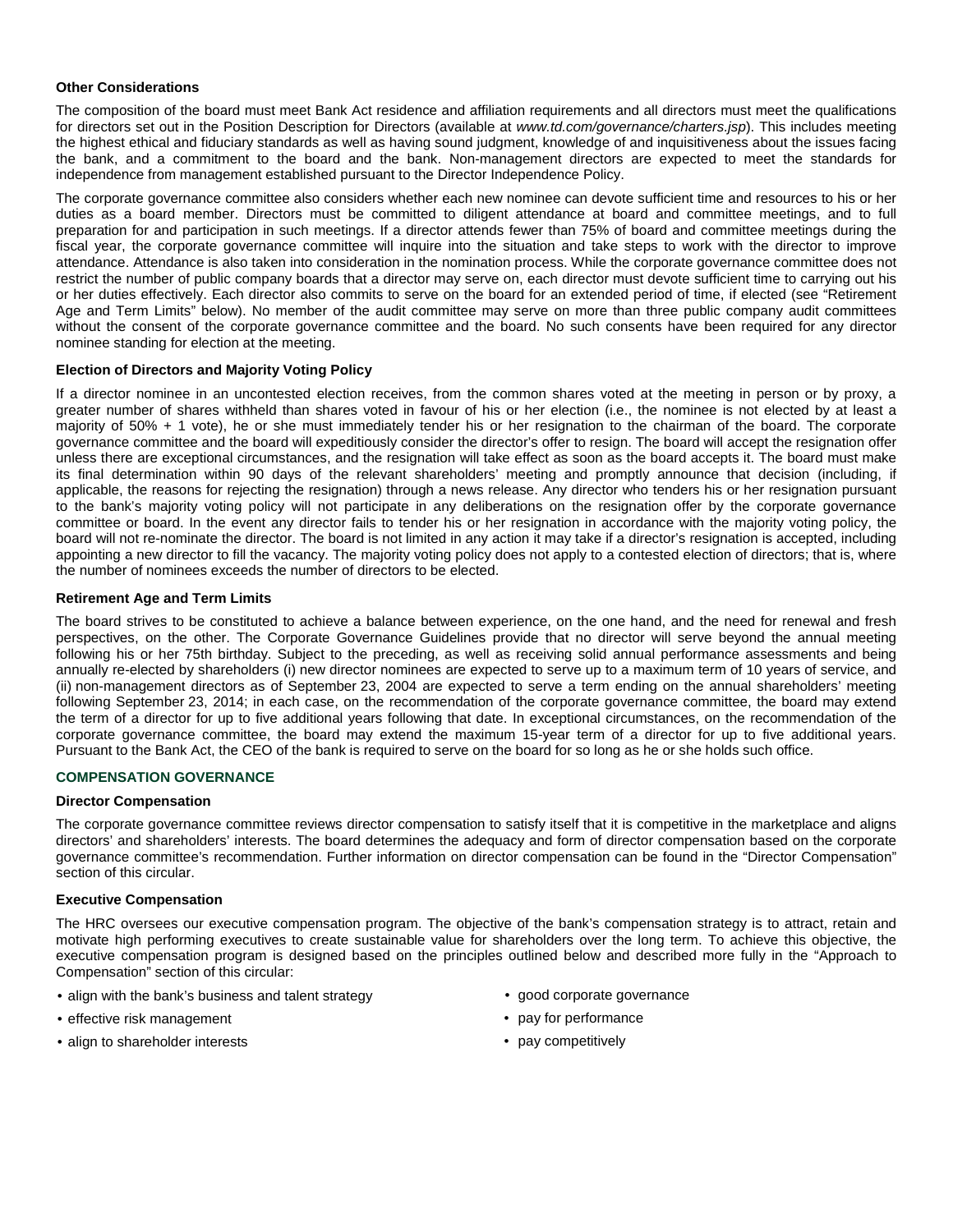The HRC, in consultation with the committee's independent advisor, Frederic W. Cook & Co., Inc., reviews and approves (or recommends to the board for approval) the salary, annual cash incentive, and equity compensation awards for certain executive officers. These include the named executive officers listed in the Summary Compensation Table in the "2014 Performance Compensation" section of this circular, members of the senior executive team, heads of oversight functions, and the 50 highest paid employees across the organization. The committee also approves aggregate compensation awards under all executive compensation and equity plans including the Performance Compensation Plan for TD Securities employees, and has oversight for all material employee compensation plans. The committee reviews the executive compensation disclosure in this circular before the board approves it and makes it public. To support our objective of striving to be a market leader on governance issues, we have adopted certain policies and processes that align with best practices and ensure that risk is appropriately considered in compensation plans, including:

- at year end, the chief risk officer presents an enterprise risk appetite scorecard to the risk and human resources committees to allow for appropriate consideration of risk when determining the amount of compensation to be awarded and if any adjustments to maturing deferred compensation are appropriate;
- any changes to the plan design for material compensation plans must be reviewed and endorsed by the chief risk officer to make sure that the design does not create an incentive for risk taking beyond the bank's risk appetite;
- all bank executives and all TD Securities employees are evaluated on governance, control, and risk management behaviours as part of the annual performance assessment process. Results from this assessment are considered when year-end performance and compensation decisions are made;
- the HRC has the discretion to reduce annual incentive awards (including cash and equity based incentives) to zero under all executive plans;
- the HRC has the discretion to reduce or cancel unvested deferred compensation;
- a claw back feature has been introduced in all executive compensation plans;
- for all executives, a significant portion of compensation is awarded as equity which vests after a minimum of three years; and
- share ownership requirements for executives are among the highest in the market, and include post retirement holding requirements for the most senior executives.

Information on the committee's independent advisor can be found in the "Independent Advisors" section of this circular.

#### **CEO Compensation**

The board annually assesses the CEO's performance against pre-defined goals and objectives. In consultation with the committee's independent advisor, the HRC then recommends the CEO's total salary, annual cash incentive and equity compensation to the board for approval. The CEO's evaluation includes an assessment of his personal integrity as well as the culture of integrity he and other executive officers have established throughout the bank. For a detailed analysis of the CEO's compensation in fiscal 2014, see the "CEO Compensation" section of this circular.

#### **OTHER BOARD COMMITTEES**

The board has four committees: audit; corporate governance; risk; and human resources. More information on these committees can be found in the "Corporate Governance" section of this circular.

The charter of each of the board's four committees sets out composition requirements. The corporate governance committee recommends to the board the membership of each committee. Each independent director should serve on at least one committee each year. The board approves the composition of its committees and can remove members in accordance with applicable rules and regulations, and any other relevant considerations. In determining appropriate membership on committees, the corporate governance committee strives to strike a balance between having members with adequate experience and expertise on each committee, on the one hand, and rotating membership to bring in new ideas and insights, on the other hand. Each committee may conduct all or part of any meeting in the absence of management. As stated earlier, each committee includes such in-camera sessions on its meeting agendas. For example, the audit committee meets separately with each of the CEO, chief financial officer, chief auditor, chief compliance officer, global anti-money laundering officer and the shareholders' auditor as well on its own at each of its regularly scheduled quarterly meetings. Each committee also may engage independent advisors, paid for by the bank, to provide expert advice.

Each year the committees review their charters to satisfy themselves that they meet or exceed regulatory and shareholder expectations and are operating effectively. The corporate governance committee reviews changes which are then approved by the board. Each committee establishes annual objectives or key goals as a focus for its core responsibilities and activities, and to help prioritize the committee's time and effort throughout the year. The committees measure progress against their objectives throughout the year. The charter for each committee is available on our website at *www.td.com/governance/charters.jsp.*